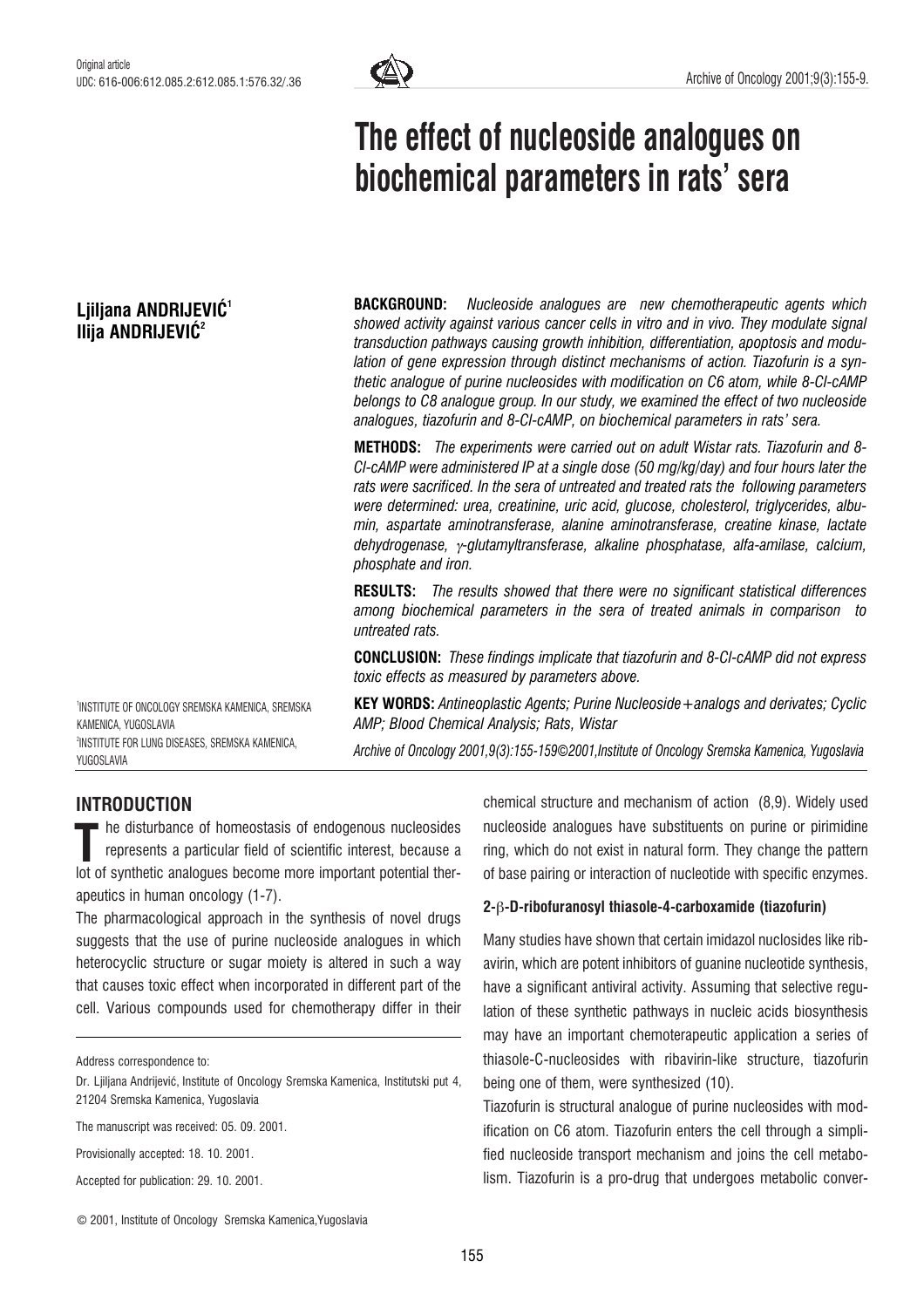#### Andrijević Lj.

sion into adenindinucleotide analogue, tiazol-4-karboxamid adenindinucleotide (TAD), active metabolite (11). After that, enzyme adenosine kinase catalyses the conversion of tiazofurin into tiazofurinmonophosphate (TMP) which undergoes conversion into TAD in the presence of NAD pirophosphorilase. TAD is an active metabolite as well as potent inhibitor of enzyme inosine monophosphate dehydrogenase (IMPDH) (12). Inhibition of IMPDH decreases both DNA and RNA synthesis and proliferative ability of malignant cells (Natsumeda et al. 1989). TAD has stronger affinity for NAD/NADH binding site (10-7 M) in IMPDH molecule than endogenous coenzyme NAD (13).

There is a direct proportion between the degree of cellular import of tiazofurin, its conversion into TAD in target cells and its pharmacological effect (13).



#### Figure 1. Tiazofurin mechanism of action

Studies of tissue distribution of tiazofurin and its metabolism in a great number of animal models (rodents, rabbits, and dogs) show a significant penetration of tiazofurin in many tissues (14).

In vitro studies of tiazofurin transport through humane erythrocyte membrane show that this molecule is transported by endogenous nucleosides transport system (15).

#### 8-Chloro-cyclic adenosine 3´5´ monophosphate (8-Cl-cAMP)

8-Chloro-cyclic adenosine 3´5´monophosphate belongs to C8 analogue group; with modification on C8 atom of purine ring (Figure 2).



Figure 2. The structure of cyclic 3´5´- AMP (A); and 8-Cl-cAMP (B)

None of so far examined C2, C6 or C8 analogue of cAMP, showed such a great regulatory effects on the growth inhibition of human cancerous cell lines spectrum, as 8-Cl-cAMP did (16).

The mechanisms of normal differentiation in cancer cells are disturbed, but could be restored by action of 3´5´monophosphate analogues through specific receptors (17).

Cyclic AMP, as the intracellular regulating factor, plays a key role in differentiation and growth regulation in different cell types; however, the exact mechanism of action is still unknown (18). In mammal cells cAMP is acting via cAMP dependent protein kinase (PKA) receptors PKA I and PKA II (19,20).

The mechanism of action of 8-Cl-cAMP is still unknown. It is supposed that inhibitory growth effect of 8-Cl-cAMP might be related to decreased ratio of PKA I/PKA II isoforms in cancer cells (21). However, some results suggest that inhibitory growth effect of 8- Cl-cAMP could be mediated by its metabolite 8-Cl-adenosine as well (22).

The aim of this study was to examine the effect of two nucleoside analogues, tiazofurin and 8-Cl-cAMP, on biochemical parameters in rats' sera.

### MATERIALS AND METHODS

Animals. Thirty Wistar rats, male and female, 250-300 g weight, bred at the Farm for Experimental Animals, ICN Yugoslavia Institute, were used in this study.

Agents. Tiazofurin and 8-Cl-cAMP were obtained from the ICN Yugoslavia Institute.

Application of tiazofurin and 8-Cl-cAMP. Tiazofurin and 8-ClcAMP were administered to Wistar rats intraperitoneally (IP) in a single dose (50 mg/kg/day). Four hours after administration of the agents, blood samples were taken by cardiac puncture. After that rats were sacrificed.

Determination of biochemical parameters. In the sera of untreated and treated rats, the following parameters were determined: urea, creatinine, uric acid, glucose, cholesterol, triglycerides, albumin, aspartate aminotransferase, alanine aminotranferase, creatine kinase, lactate dehydrogenase, y-glutamyltransferase, alkaline phosphatase, alpha-amylase, calcium, phosphate and iron (Table 1). We used EXPRESS 550 CIBA CORNING analyzer to determine the concentrations of biochemical parameters in rats' sera.

Statistics. The results are expressed as means (standard deviation (SD). Student's  $t$  test was used for the statistical analysis.

<sup>©</sup> 2001, Institute of Oncology Sremska Kamenica,Yugoslavia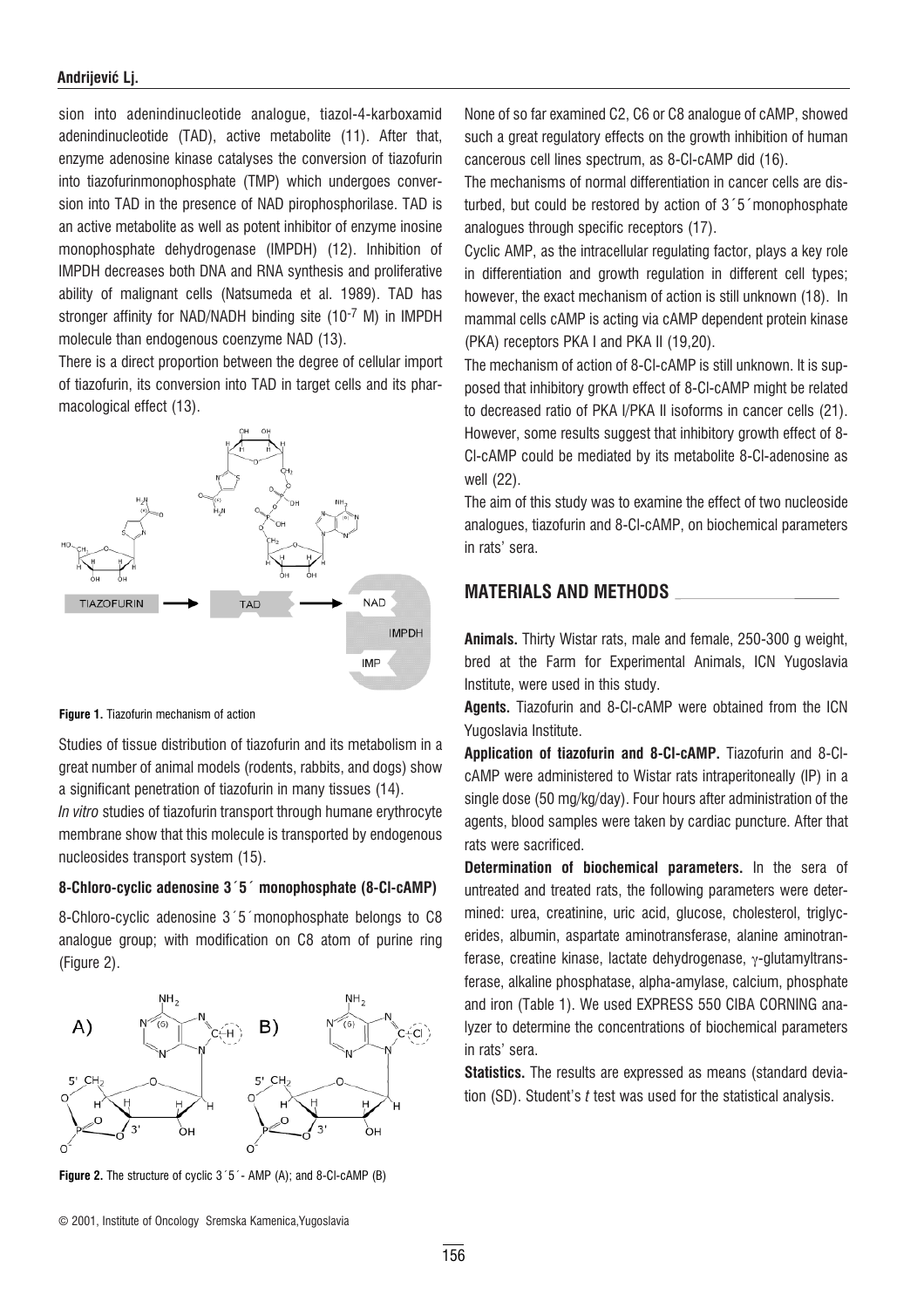Table 1. The biochemical parameters, their units and methods for the quantitative determination in rats' sera

| Biochemical parameters              | Methods                                    |
|-------------------------------------|--------------------------------------------|
| 1. Urea (mmol/L)                    | Urease/glutamate-dehydrogenase             |
| 2. Creatinine (umol/L)              | Alkaline-picrate (Jaffe)                   |
| 3. Uric Acid (umol/L)               | Uricase- peroxidase                        |
| 4. Glucose(mmol/L)                  | Glucose oxidase                            |
| 5. Cholesterol (mmol/L)             | Cholesterol oxidase                        |
| 6. Triglycerides(mmol/L)            | Lipase/glycerol                            |
| 7. Albumin (g/L)                    | Bromcresol green                           |
| 8. Aspartate aminotransferase (U/L) | AST, pyridoxal 5- phosphate                |
| 9. Alanine aminotransferase (U/L)   | ALT, pyridoxal 5- phosphate                |
| 10. Creatine kinase (U/L)           | CK - NAC (NAC=activator: N-acetylcysteine) |
| 11. Lactate dehydrogenase (U/L)     | Pyruvate, > 0.7 mmol/L                     |
| 12. y-Glutamyltransferase (U/L)     | y-glutamyl-3carboxy-4-nitroanilide         |
| 13. Alkaline phosphatase(U/L)       | p-nitrophenyl phosphate                    |
| 14. α-Amylase (U/L)                 | Maltoheptaoside                            |
| 15. Calcium (mmolL)                 | Orto-cresolphtaleine                       |
| 16. Phosphate(mmol/L)               | Phosphomolybdate                           |
| 17. Iron (umol/L)                   | Colorimetric test without deproteinisation |
|                                     |                                            |

### RESULTS

Because biochemical parameters have not been evaluated so far in sera of Wistar rats, we determined their concentrations in control samples. The control group consisted of ten rats' sera samples (five males and five females). In the sera of untreated and treated rats the following parameters were determined: urea, creatinine, uric acid, glucose, cholesterol, triglycerides, albumin, aspartate aminotransferase, alanine aminotranferase, creatine kinase, lactate dehydrogenase,  $\gamma$ -glutamyltransferase, alkaline phosphatase, alfa-amilase, calcium, phosphate and iron (Table 2).

Table 2. The concentrations of biochemical parameters in control group expressed as a range of two standard deviations

| <b>Biochemical parameters</b>       | Control group |                |
|-------------------------------------|---------------|----------------|
|                                     | male          | female         |
| 1. Urea (mmol/L)                    | $4.4 - 8.4$   | $6.6 - 7.2$    |
| 2. Creatinine (umol/L)              | 57-92         | 78-82          |
| 3. Uruc Acid (umol/L)               | 32.7-71.3     | $19.7 - 138.3$ |
| 4. Glucose (mmol/L)                 | $7.1 - 7.8$   | $4.6 - 8.8$    |
| 5. Cholesterol (mmol/L)             | $2.14 - 3.1$  | 2.45-3.11      |
| 6. Triglycerides (mmol/L)           | 1.67-2.19     | $0.68 - 2.6$   |
| 7. Albumin (q/L)                    | 36-62         | $31 - 59$      |
| 8. Aspartate aminotransferase (U/L) | 129-142       | 93-227         |
| 9. Alanine aminotransferase (U/L)   | 50-66         | 35.8-83.4      |
| 10. Creatine kinase (U/L)           | 522-938       | 599-997        |
| 11. Lactate dehydrogenase (U/L)     | 1366-2036     | 597-3023       |
| 12. y-Glutamyltransferase (U/L)     | 23.4-38.2     | 26.6-31.8      |
| 13. Alkaline phosphatase (U/L)      | 461-657       | 279-593        |
| 14. α-Amylase (U/L)                 | 3611-5984     | 2721-5607      |
| 15. Calcium (mmol/L)                | 1.95-3.05     | 2.15-2.85      |
| 16. Phosphate (mmol/L)              | 1.71-2.17     | 1.56-2.08      |
| 17. Iron (umol/L)                   | 32.2-41.92    | 33.12-59.76    |

The group treated with tiazofurin consisted of ten rats (five males and five females). Four hours after administration of a single dose of tiazofurin we determined the concentrations of biochemical parameters in rats' sera (Table 3).

The group treated with 8-Cl-cAMP consisted of ten rats (five males and five females). Four hours after administration of a single dose of 8-Cl-cAMP we determined concentration of biochemical parameters in rats' sera (Table 4).

Table 3. The mean values of biochemical parameters in rats' sera after administration of single dose of tiazofurin

| Biochemical parameters             |        | Treated rats<br>Tiazofurin |
|------------------------------------|--------|----------------------------|
|                                    | male   | female                     |
| 1. Urea (mmol/L)                   | 6.1    | 5.82                       |
| 2. Creatinine (umol/L)             | 66.16  | 69.18                      |
| 3. Uruc Acid (umol/L)              | 41     | 61                         |
| 4. Glucose(mmol/L)                 | 7.5    | 6.5                        |
| 5. Cholesterol (mmol/L)            | 2.18   | 2.76                       |
| 6. Triglycerides(mmol/L)           | 1.65   | 1.14                       |
| 7. Albumin (g/L)                   | 39     | 42                         |
| 8. Aspartate aminotransferase(U/L) | 145    | 138                        |
| 9. Alanine aminotransferase(U/L)   | 75.3   | 52.8                       |
| 10. Creatine kinase (U/L)          | 730    | 750                        |
| 11. Lactate dehydrogenase (U/L)    | 1664   | 1780                       |
| 12. y-Glutamyltransferase (U/L)    | 24.4   | 27.6                       |
| 13. Alkaline phosphatase(U/L)      | 551.4  | 411.8                      |
| 14. $\alpha$ -Amylase (U/L)        | 5792.2 | 4802.6                     |
| 15. Calcium (mmol/L)               | 2.5    | 2.46                       |
| 16. Phosphate(mmol/L)              | 1.92   | 1.7                        |
| 17. Iron (umol/L)                  | 39.18  | 49.46                      |

Table 4. The mean values of biochemical parameters in rats' sera after administration of single dose of 8-Cl-cAMP

| Biochemical parameters              | Treated rats<br>8-CI-cAMP |        |
|-------------------------------------|---------------------------|--------|
|                                     | male                      | female |
| 1. Urea (mmol/L)                    | 7.4                       | 6.78   |
| 2. Creatinine (µmol/L)              | 74.12                     | 76.2   |
| 3. Uruc Acid (umol/L)               | 71                        | 84     |
| 4. Glucose(mmol/L)                  | 6.1                       | 6.3    |
| 5. Cholesterol (mmol/L)             | 2.34                      | 2.8    |
| 6. Triglycerides(mmol/L)            | 1.42                      | 1.15   |
| 7. Albumin (g/L)                    | 41                        | 42     |
| 8. Aspartate aminotransferase (U/L) | 204                       | 174    |
| 9. Alanine aminotransferase (U/L)   | 74.5                      | 61.5   |
| 10. Creatine kinase (U/L)           | 770                       | 831    |
| 11. Lactate dehydrogenase(U/L)      | 2267                      | 2354   |
| 12. y-Glutamyltransferase (U/L)     | 43.4                      | 35.2   |
| 13. Alkaline phosphatase(U/L)       | 574                       | 502.4  |
| 14. α-Amylase (U/L)                 | 6140                      | 4385.8 |
| 15. Calcium (mmol/L)                | 2.57                      | 2.44   |
| 16. Phosphate(mmol/L)               | 2.02                      | 1.74   |
| 17. Iron (umol/L)                   | 40.82                     | 46.6   |

# DISCUSSION

We examined the effect of two nucleoside analogues, tiazofurin and 8-Cl-cAMP, on biochemical parameters in rats' sera. To our knowledge, the biochemical parameters (enzymes, metabolites and oligoelements) have not been determined in Wistar rats' sera so far. Our aim was to determine their concentrations prior to treatment. In the sera of ten untreated rats the following parameters were determined: urea, creatinine, uric acid, glucose, cholesterol, triglycerides, albumin, aspartate aminotransferase, alanine aminotranferase, creatine kinase, lactate dehydrogenase,  $\gamma$ -glutamyltransferase, alkaline phosphatase, alfa-amilase, calcium, phosphate and iron (Table 2). After determination of control values of biochemical parameters, we determined the concentrations of the same parameters after administration of a single dose of tiazofurin and 8-Cl-cAMP. Both drugs were applied at doses that induce antitumor and/or antiproliferative effects on C6 cell line (24-26). The mean values of all investigated biochemical parameters after administration of tiazofurin were within range of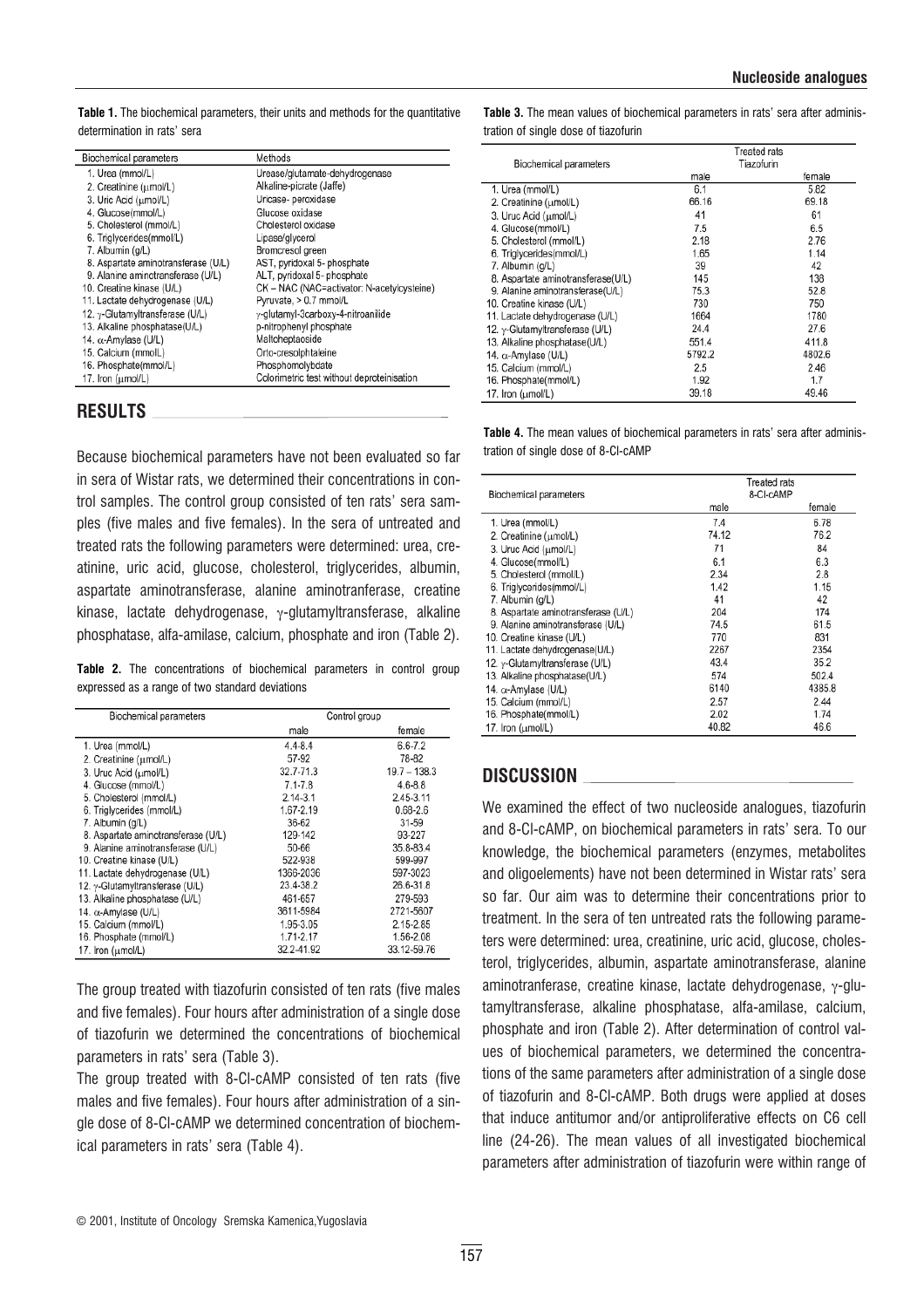### Andrijević Lj.

two standard deviations compared to control values, except for creatinine. The difference between concentration of creatinine in treated female and creatinine concentration in untreated female rats was statistically significant ( $p < 0.05$ ; Table 3). The inhibition of IMPDH leads to the decrease of guanilate synthesis, depletion of guanilate in cells and reduction of DNA and RNA synthesis, which causes the reduction of malignant cells' proliferative ability (5). Antitumor effect of tiazofurin is shown in vitro and in vivo in a number of solid tumors. Except for anti-proliferative effect, tiazofurin also leads to differentiation of breast cancer cells - MCF-7, ovarian carcinoma cells OVAR-5, and differentiation and apoptosis of leukemia cell line - K-562 (23). Examination of antitumor effect of tiazofurin in human glioma line has shown that tiazofurin has significant antiproliferative and differentiation potential, but it has no cytotoxic effect on these cells (24). The mean values of all investigated biochemical parameters after administration of 8-ClcAMP were within the range of two standard deviations as compared to control values, except for glucose. The difference between concentration of glucose of treated males and untreated males was statistically significant (p< 0.05; Table 4). 8-Cl-cAMP showed an inhibitory effect to breast cancer and colon cancer cell line growth, without toxic signs (27). It is showed that 8-Cl-cAMP significantly inhibits proliferation of stomach cancer cells (19). Application of previously examined cAMP analogues, such as dibutiril-cAMP or medicines that increase cAMP levels in cells, led to controversial opinions about the cAMP effect on cancer cells growth. 8-Cl-cAMP effect to inhibition of growth was compared with dibutiril-cAMP effect on wide spectrum of human cancer cell lines (21).

The anti-cancer compound tiazofurin is currently being tested in patients (Phase II/III clinical trials) with chronic myelogenous leukemia (CML) in accelerated phase or blast crisis, ovarian cancer, and multiple myeloma. (28).

Experimental results obtained in vivo and in vitro with 8-Cl-cAMP make basis for clinical investigation of the compound in the therapy of human glioma (26).

### CONCLUSION

Our results showed that there were no significant differences among investigated biochemical parameters in the sera of treated animals by tiazofurin and 8-Cl-cAMP in comparison to untreated rats. These findings implicate that tiazofurin and 8-Cl-cAMP do not express toxic effect. This is an important conclusion in our further investigation of tiazofurin and 8-Cl-cAMP in clinical treatment.

#### Acknowledgments

We would like to thank Assist. Prof. Aleksandar Kerenji for critical reading of the manuscript and Dimitar Jakimov for excellent technical asisstance.

# REFERENCES

- 1. Puiroud S, Pinard E, Seylaz J. Dynamic cerebral and systemic circulatory effects of adenosine, theophylline and dipyridamole. Brain Res 1988;453:287-98.
- 2. Daval J L, Nehlig, Nicolas F. Physiological and pharmacological properties of adenosine: therapeutic inplications. Life Science 1991;49:1435-53.
- 3. Henderson J F, Smith C M, Zombor G. Regulation of purine metabolism in lymphocytes. Procceding of the society for experimental biology and medicine 1985;179:419-26.
- 4. Weber G, Natsumeda Y, Lui MS. Control of enzymic programs and nucleotide pattern in cancer cells by acivicin and tiazofurin. Adv Enzyme Regul 1984;22:69-73.
- 5. Natsumeda Y, Ikegami T, Olah E, Weber G. Significance of purine salvage in circumventing the action of antimetabolites in rat hepatoma cells. Cancer Res 1989;49:88-92.
- 6. Plagemann PGW, Wohlhueter RM, Woffendin C. Nucleoside and nucleobase transport in animal cells. Biochemica and Biophysica Acta 1988;947:405-43.
- 7. Jackson RC, Harkrader RJ. The contributions of de novo and salvage pathways of nucleotide biosynthesis in normal and malignant cells. In: Tattersall MHN, Fox RM, eds. Nucleosides and cancer treatment. Sydney: Academic Press; 1981. p. 18-31.
- 8. Flowers A, Levin V. Chemotherapy of brain tumors. In: Kye HA, Laws ER, Jr, eds. Brain tumors. Edinburg: Churchile livingstone; 1995. p. 249-60.
- 9. Tricot G, Weber G. Biochemically targeted therapy of refractory leukemia and mieloyd blast crisis of chronic granulocytic leukemia with tiazofurin, a selective blocker of inosine 5-phosphate dehydrogenase activity. Anticancer Res 1996;16:3341-8.
- 10. Srivastava PC, Pickering MV, Allen LB, Streeter DG, Campbell MT, Witkowski JG et al. Synthesis and antiviral activity of certain thiasole c-nucleosides. Med Chem 1977;20:256-62.
- 11. Crabtree GW. Tiazofurin summary of information. Viratec Inc. Costa Mesa, Ca, 1988.
- 12. Weber G, Praida N. Targeted and non-targeted actions of anti-cancers drugs. Adv Enzime Regul 1994;34:71-89.
- 13. Yamada Y, Natsumeda Y, Webwr G. Action of the active metabolites of tiazofurin and ribavirin on purified IMP dehydrogenase. Biochemistry 1988;27:2193-6.
- 14. Arnold TC, Javaram NH, Harper RG, Disposition and metabolism of tiazofurin in rodents, rabbits and dogs. Drug Metabolism and Disposition 1984;12:165-73.
- 15. Monks A, Marqez V, Mao DT, Cysyc RL. Uptake of2-(-D-ribofuranosyl thiasole-4-carboxamide (tiazofurin) and analogues by the facilitated transport mechanism of erythrocytes. Cancer Letters 1985;28:1-8.
- 16. Cho-Chung YS, Clair T, Tagliaferri P, Ally S, Katsaros D, Tortora G, et al. Siteselective cyclic AMP analogs as new biological tools in growth control, diferentation and proto-oncogene regulation. Cancer Invest 1989;7:161-77.
- 17. Cho-Chung YS. Role of cAMP receptor proteins growth, diferentation and supression of malignancy: new approaches to therapy. Cancer Res 1990;50:7093-100.